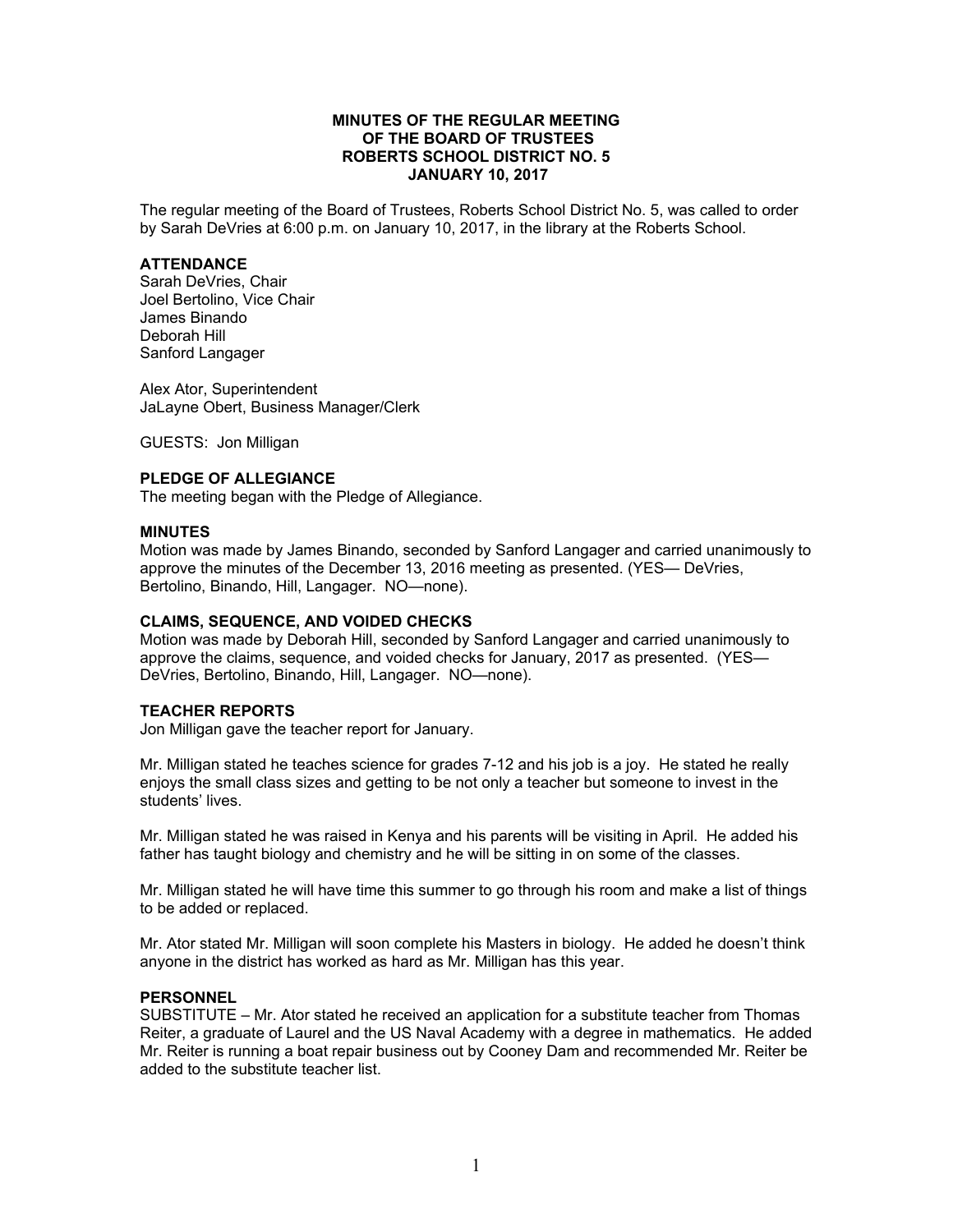Motion was made by Joel Bertolino, seconded by Deborah Hill and carried unanimously to add Thomas Reiter to the substitute teacher list, contingent on the results of the background check. (YES—DeVries, Bertolino, Binando, Hill, Langager. NO—none).

RESIGNATION – Mr. Ator recommended the Board accept the resignation of Rick Sederberg from the afternoon bus route and lawn care during the summer.

Motion was made by Sanford Langager, seconded by Deborah Hill and carried unanimously to accept the letter of resignation from Rick Sederberg from his afternoon bus route and summer lawn care. (YES – DeVries, Bertolino, Binando, Hill, Langager. NO—none).

### **NEW BUSINESS**

FOUR-DAY WEEK DISCUSSION/DECISION- Mr. Ator stated he sees no reason to not continue with the four-day school week for the next two years.

Mr. Binando asked Mr. Milligan how he likes the four-day school week.

Mr. Milligan sated he doesn't see any negatives with the four-day school week and thinks it is probably a good draw for quality teachers.

Mr. Ator stated one of the best things he has seen with the four-day school week as an administrator is that the students, staff, and teachers are more engaged during the four days.

Ms. DeVries stated when her children were smaller, Friday was a wasted school day because so many students were absent for activities.

Motion was made by Joel Bertolino, seconded by Sanford Langager and carried unanimously to approve the four-day school week for the next two years (2017-2018 and 2018-2019 school years). (YES—DeVries, Bertolino, Binando, Hill, Langager. NO—none).

ADOPTION OF 2017-2018 SCHOOL CALENDAR – Mr. Ator stated he included two versions of the 2017-2018 school year calendar in the packet, one ending before Memorial Day and one ending after Memorial Day. He stated the staff is split about 50/50 on the two versions.

Mr. Ator stated version B of the calendar has more times when school is scheduled on Friday to maintain consistency of the four-day school week.

After discussion by the Board, it was decided to amend version B of the 2017-2018 calendar by making Monday, March 12 a regular school day and Friday, March 16 a PIR day and have Monday, April 2 as a regular school day rather than vacation day.

Motion was made by Deborah Hill, seconded by James Binando and carried unanimously to approve the amended version B of the 2017-2018 school calendar beginning on August 23, 2017 and ending on May 24, 2018. (YES—DeVries, Bertolino, Binando, Hill, Langager. NO—none).

## **RECESS**

Ms. DeVries called for a recess at 6:42 p.m. and returned the meeting to regular session at 6:45 p.m.

MHSA PROPOSAL REVIEW – Mr. Ator stated Mr. Cole will be attending the Montana High School Association Annual Meeting in Great Falls on January 16, 2017. He reviewed the following proposals to be voted on at the meeting:

1. Proposal to Amend Executive Board Term for MTSBA Representative – Allow more than two four-year terms for MTSBA representative. Agree.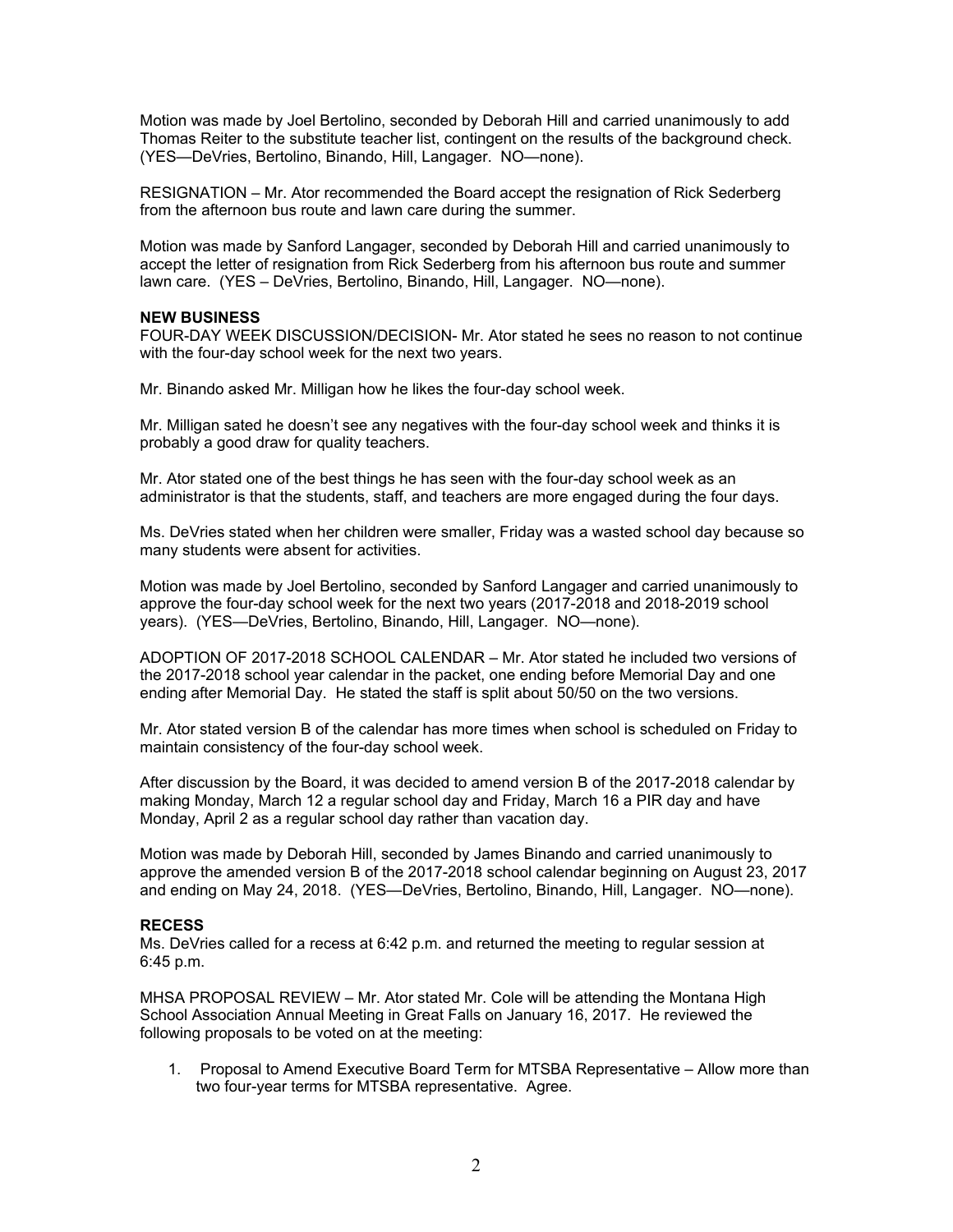- 2. Proposal to Amend Eighth Grade Participation/Academic Transfer By-Laws Local school board would approve eighth grade participation in any school stipulated MHSA sport instead of the Executive Director of the MHSA. Eighth grade participants would then fall under the MHSA transfer rule. Disagree
- 3. Proposal to Amend Transfer Rule Change ineligibility of a transfer student to the number of P.I. days in the current semester of the school to which he/she transfers from the date of enrollment in the school to which he/she transfers. Probably agree, depending on discussion or amendments.
- 4. Proposal to Amend Jewelry Rule Allow jewelry depending on the sport. Disagree.
- 5. Proposal to Amend Allowable Post Season Tournament Expenses Increase reimbursement to teams participating in post season play. Agree.

Mr. Ator stated he doesn't like to specifically instruct our representative on how to vote as proposals can and do change with discussion and amendments and the person voting needs to have discretion to vote in the manner best for the district.

Motion was made by Joel Bertolino, seconded by Sanford Langager and carried unanimously to allow Mr. Cole to use his discretion in voting for the proposals at the MHSA Annual Meeting. (YES—DeVries, Bertolino, Binando, Hill, Langager. NO—none).

# **OLD BUSINESS**

POLICY UPDATES AND REVIEW – Mr. Ator and the Board reviewed Policy 1513, Management Rights, Policy 1521, Board-Superintendent Relationship, Policy 1610, Annual Goals and Objectives, Policy 1700, Uniform Complaint Procedure.

# **SUPERINTENDENT REPORT**

BUILDING REPORT – Mr. Ator stated it has been difficult to update the marquee lately and we probably need to move the signal monitor. He added we'll be working on that when it warms up.

Mr. Ator reported a pipe broke in the bathroom in the kitchen area but Peter Wisniewski and Rick Sederberg worked quickly to get it fixed and warm the area. He added the boiler in the new area of the building is now back up and running.

ACADEMIC REPORT – Mr. Ator stated the second round of MAPS testing has been concluded.

EXTRA-CURRICULAR REPORT – Mr. Ator reported the following extra-curricular items:

- 1. BPA regional competition was postponed from January 10 to January 25 because of weather conditions
- 2. Student Council Preparing for fundraiser for Valentines' Day, made a donation for Breast Cancer Awareness, and will begin planning for prom.
- 3. GREAT Self-Defense Students in grades 7-12 attended a self-defense assembly in Joliet on January 4.

SUPERINTENDENT SCHEDULE – Mr. Ator reviewed his schedule for the month, noting he is on vacation January 21-28, 2017.